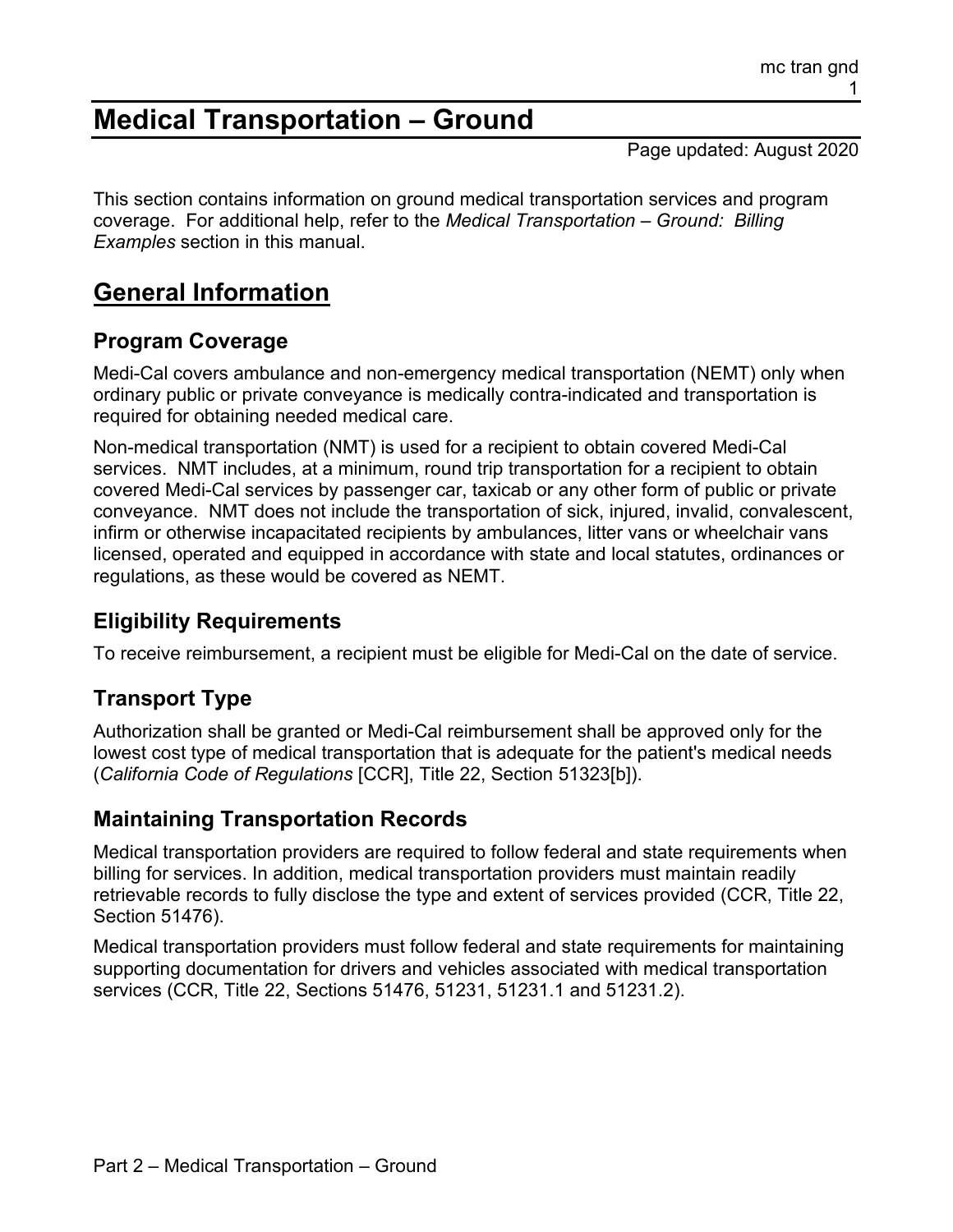# **Emergency Ground Medical Transportation**

## **Transportation to Nearest Medical Facility**

Medi-Cal covers emergency ground medical transportation to the nearest hospital or acute care facility capable of meeting a recipient's needs. When the geographically nearest facility cannot meet the needs of a recipient, transportation to the closest facility that can provide the necessary medical care is appropriate under Medi-Cal. Coverage will be jeopardized if a recipient is not transported to the nearest acute hospital or acute care facility capable of meeting a recipient's emergency medical needs (contract or non-contract).

**Note:** In non-emergency situations, physicians and hospitals must adhere to hospital contract regulations and admit recipients to the nearest contract hospital.

## **Transportation to a Second Facility**

Recipients transported to a non-contract hospital must be taken to the nearest contract hospital or acute care facility as soon as they are stable. Recipients are considered stable for transport when they are able to sustain transport in an ambulance staffed by an Emergency Medical Technician I (EMT I) with no expected increase in morbidity or mortality as a result of the transportation. In addition, if a recipient is an infant, the ambulance must have necessary modular equipment.

When the nearest facility serves as the closest source of emergency care and a recipient is promptly transferred to a more appropriate care facility, transportation from the first to the second facility is considered a continuation of the initial emergency trip. However, the transfer is not considered a continuation of the initial emergency trip if the provider vehicle leaves the facility to return to its place of business or accepts another call.

## **Emergency Statement**

Emergency medical transportation requires both:

- The emergency service indicator on the claim (*EMG* field [Box 24C] on the *CMS-1500* claim form, or condition code 81 [emergency indicator] in boxes 18 thru 24 on the *UB-04* claim form).
- A statement in the *Additional Claim Information* field (Box 19) on the *CMS-1500* claim form, or the *Remarks* field (Box 80) on the *UB-04* claim form, or on an attachment, supporting that an emergency existed. The statement may be made by the provider of transportation and must include: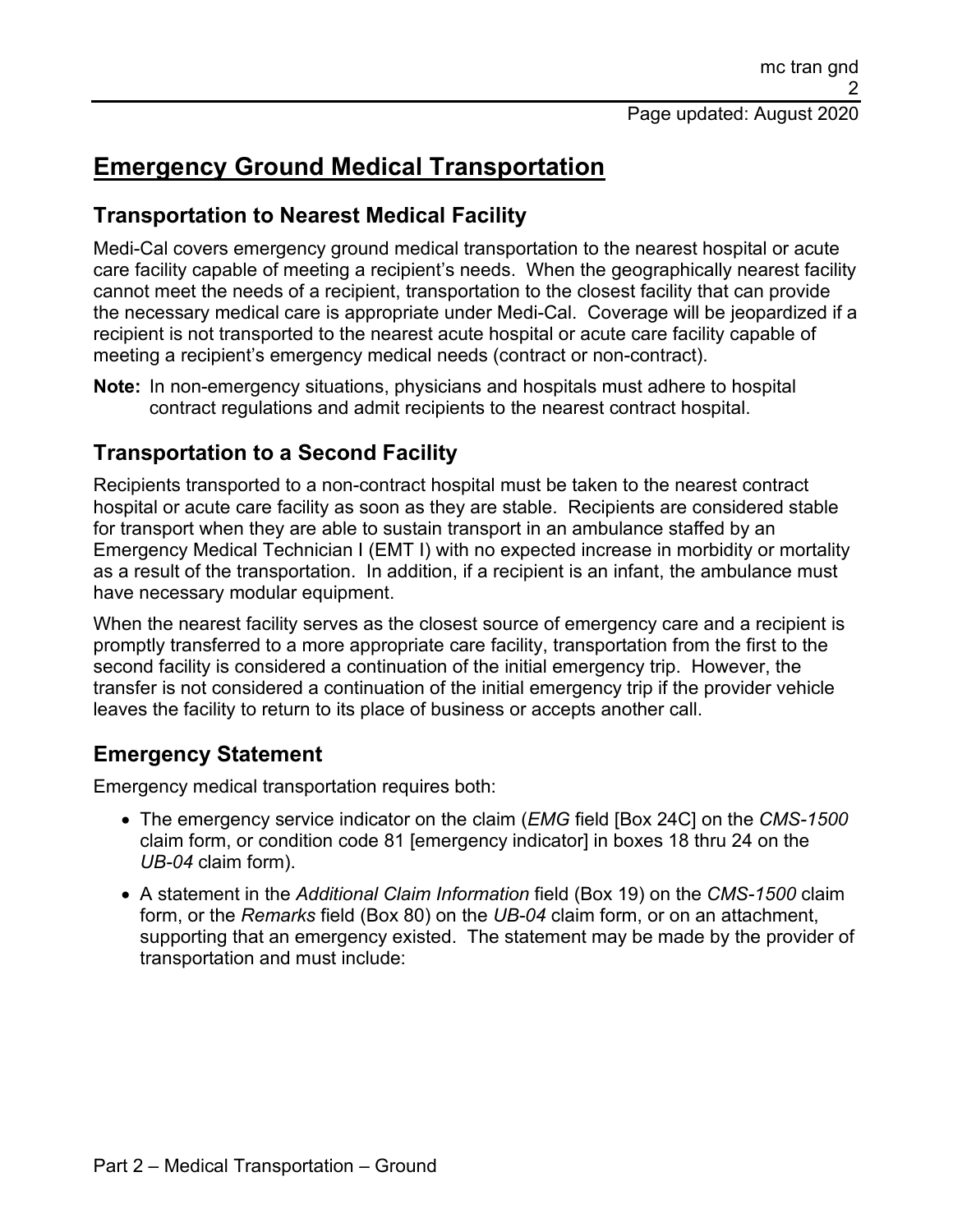- The nature of the emergency
- The name of the hospital or acute care facility to which a recipient was transported (not required for claims submitted for emergency transport billed as a dry run)
- No acronym in place of a hospital or acute care facility name (for example, VMC). Abbreviations are acceptable (for example, Valley Med. Ctr.)
- The name of the physician (Doctor of Medicine [M.D.] or Doctor of Osteopathic Medicine [D.O.]) accepting responsibility for the recipient. The name of the staff M.D., D.O. or emergency department medical director is acceptable. This is not required for claims submitted for emergency transport billed as a dry run.

**Note:** A physician's signature is not required

The statement of emergency must be typed or printed. Do not use a pre-printed checklist. Clearly label any attachments that are part of the emergency statement and enter a note in the *Additional Claim Information* field (Box 19) of the claim referring to the attachments. For additional help, refer to the *Medical Transportation – Ground: Billing Examples* section of this manual.

## **Neonatal Transport**

Reimbursement for use of a neonatal intensive care incubator and compressed air for infant respirator are included in the rate for procedure code A0225 (ambulance service; neonatal transport, base rate, emergency transport, one way). Separate claims for these items will be denied.

## **Non-Emergency Ground Medical Transportation**

## **Non-Emergency Coverage**

Non-emergency medical transportation is covered only when a recipient's medical and physical condition does not allow that recipient to travel by bus, passenger car, taxicab, or another form of public or private conveyance. Transport is not covered if the care to be obtained is not a Medi-Cal benefit.

Non-emergency medical transportation (NEMT) necessary to obtain medical services is covered subject to the written authorization of a licensed practitioner consistent with their scope of practice. Additionally, if the non-physician medical practitioner is under the supervision of a physician, then the ability to authorize NEMT also must have been delegated by the supervising physician through a standard written agreement.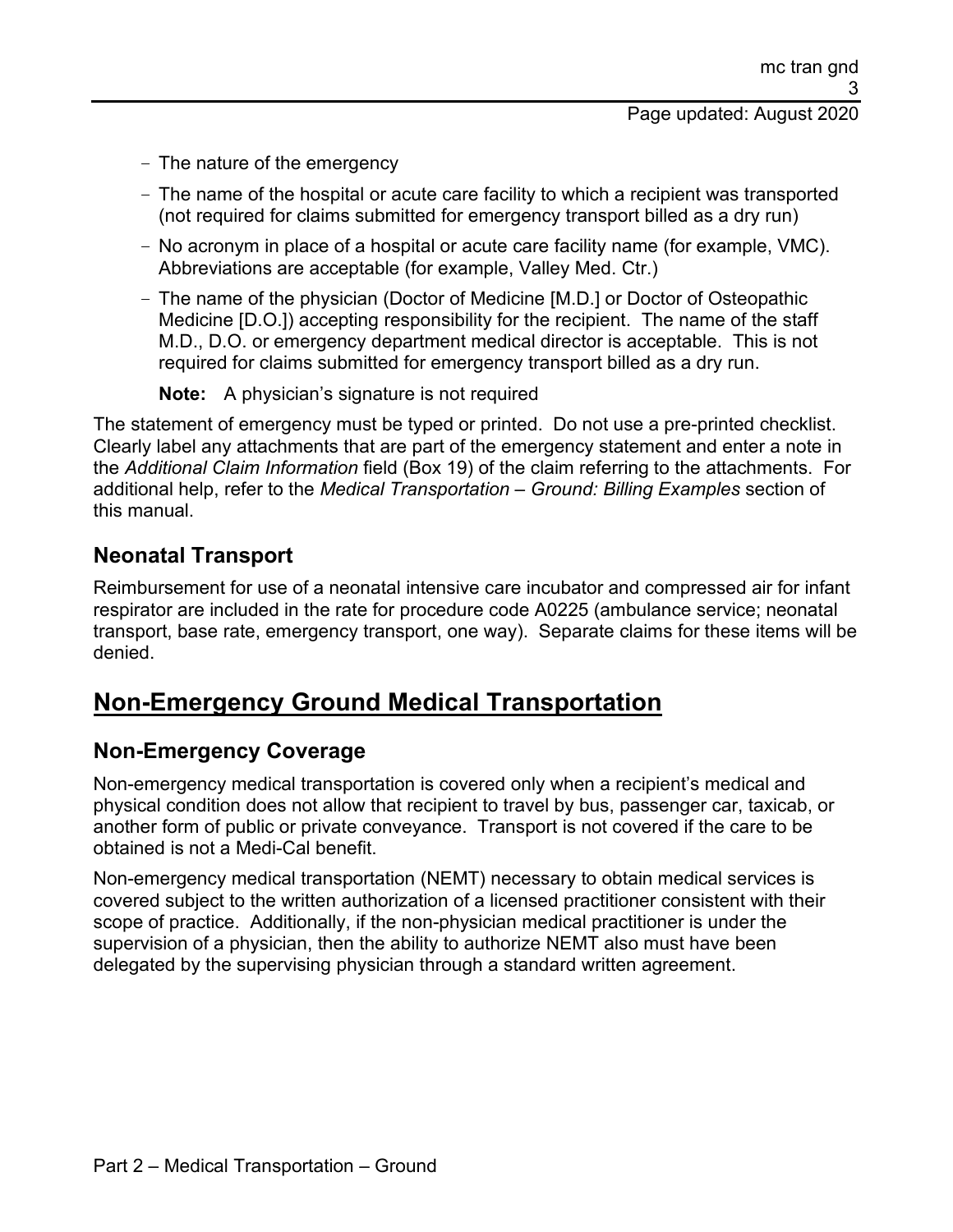Providers that can authorize NEMT are physicians, podiatrists, dentists, physician assistants, nurse practitioners, certified nurse midwives, physical therapists, speech therapists, occupational therapists and mental health or substance use disorder providers.

## **Authorization**

A *Treatment Authorization Request* (TAR) is required for non-emergency transportation. A legible prescription (or order sheet signed by the physician for institutional recipients) must accompany the TAR.

**Note:** The TAR may require inclusion of modifiers. Up to four modifiers are allowable. Modifier 99 is not allowed in conjunction with procedure codes associated with nonemergency medical transportation.

For dates of service on or after August 27, 2018: On paper TARs the appropriate modifier is entered after the procedure code in the *NDC/UPN or Procedure Code* field (Box 11). For eTARs the modifier is entered in the *Modifiers* Box of the *Transportation Service Codes & Total Units* field. Details related to the services may be required in the *Enter Miscellaneous TAR Information* field.

For dates of service on July 1, 2016 through August 26, 2018: Applicable modifiers are entered in the *Medical Justification* field (Box 8C) of the paper TAR or the Enter Miscellaneous TAR Information field on the eTAR.

In order for the claim to be reimbursed, modifiers on the TAR and the claim must match.

All TARs for non-emergency medical transportation must be submitted to the TAR Processing Center.

## **Inter-Facility Transport – Pediatric Critical Care**

Please refer to the *Evaluation and Management (E&M)* section of the Part 2 manual for information regarding facility-to-facility transport of critically ill or critically injured pediatric patients (24 months of age or less) with an attending physician.

## **Prescription Requirements**

The prescription (or order sheet signed by the physician for institutional recipients) that is submitted with a TAR must include the following:

- Purpose of the trip
- Frequency of necessary medical visits/trips or the inclusive dates of the requested medical transportation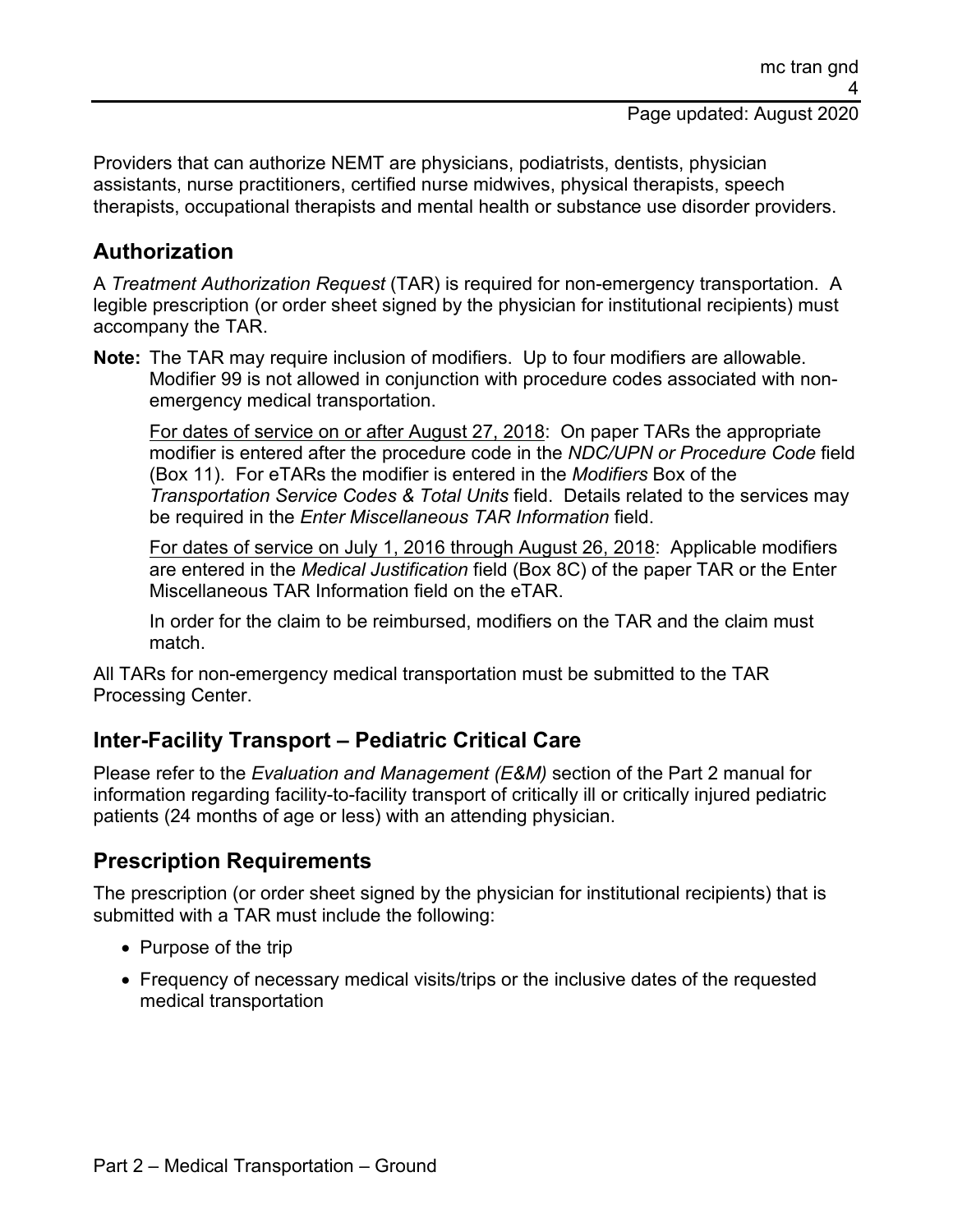- Medical or physical condition that makes normal public or private transportation inadvisable
- **Note:** When transportation is requested on an ongoing basis, the chronic nature of a recipient's medical or physical condition must be indicated and a treatment plan from the physician or therapist must be included. A diagnosis alone, such as "multiple sclerosis" or "stroke," will not satisfy this requirement.

The Medi-Cal consultant needs the above information to determine the medical necessity of a specialized medical transport vehicle and the purpose of the trip. Incomplete information will delay approval.

## **Transport From Acute Care Hospital to Long Term Care Facility**

A TAR, prescription or clinician signature is not required for non-emergency transportation from an acute care hospital to a long term care facility. This is the only exception to the TAR requirement for non-emergency medical transportation, as stated in CCR Title 22, Section 51323[b](c). All other non-emergency medical transportation with a different origin or destination other than as stated requires a TAR. This policy applies to transportation for recipients who received acute care as hospital inpatients who are being transferred to a Nursing Facility (NF) Level A or B.

This service must be billed with one of the appropriate non-emergency transportation codes (HCPCS codes A0130, A0380, A0422, A0425, A0426, A0428, A0434, T2001, T2005). Refer to the *Medical Transportation – Ground: Billing Codes and Reimbursement Rates* section in this manual for code descriptions and rates. Services billed with other nonemergency transportation codes require authorization.

**Note:** Medi-Cal does not cover waiting time or night calls for transport from an acute care facility to NF-A care.

### **Reimbursement**

Separate reimbursement is not made for services or items included in the base rate, such as:

- Backboards
- Flat/scoop stretchers
- Long boards
- Disposable oxygen masks and tubing
- Disposable I.V. tubing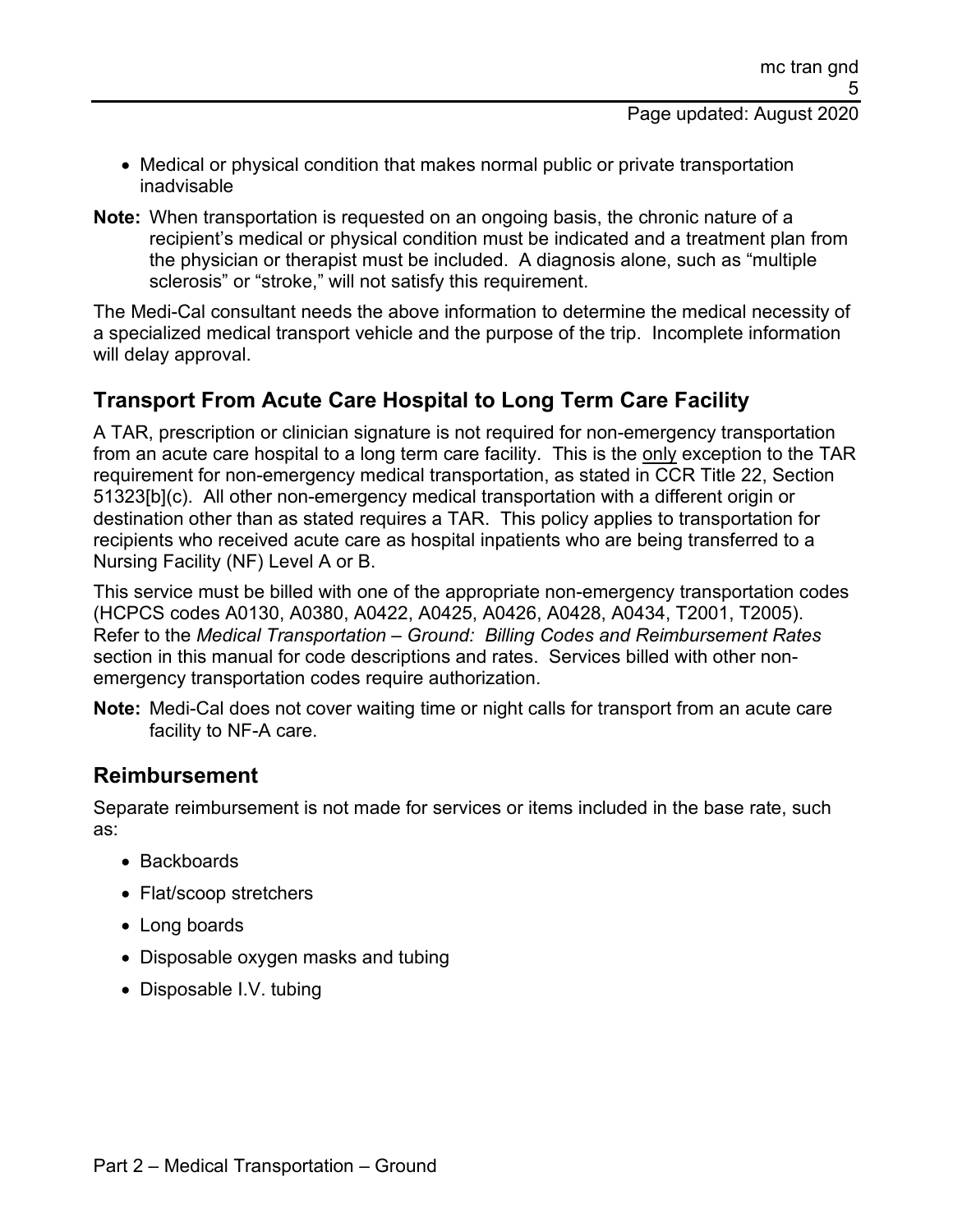- Childbirth assistance
- Restraint of recipient
- Suction/suction equipment
- Resuscitation
- Ventilator/Respirator/Intermittent Positive Pressure Breathing (IPPB)
- A crew of two persons
- Pick-up off paved road
- Pick-up of overweight or difficult-to-reach recipients
- Linens and blankets

## **Types of Ground Medical Transportation**

Non-emergency medical transportation is provided by three types of vehicles: ambulance, litter van and wheelchair van.

#### Ambulance: Qualified Recipients

Ambulances are generally used for emergencies, but may provide non-emergency transport for certain types of recipients. Non-emergency transport by ambulance can include:

- Transfers between facilities for recipients who require continuous intravenous medication, medical monitoring or observation
- Transfers from an acute care facility to another acute care facility
- Transport for recipients who have recently been placed on oxygen (not chronic emphysema recipients who carry their own oxygen for continuous use)
- Transport for recipients with chronic conditions who require oxygen if monitoring is required

#### Ambulance: Non-Qualified Recipients

Non-emergency transport by ambulance does not include:

- Individuals with chronic conditions who require oxygen, but do not require monitoring. Such individuals should be transported in a litter van or wheelchair van when all of the following criteria are met:
	- Cannot use public or private means of transportation
	- Clinically stable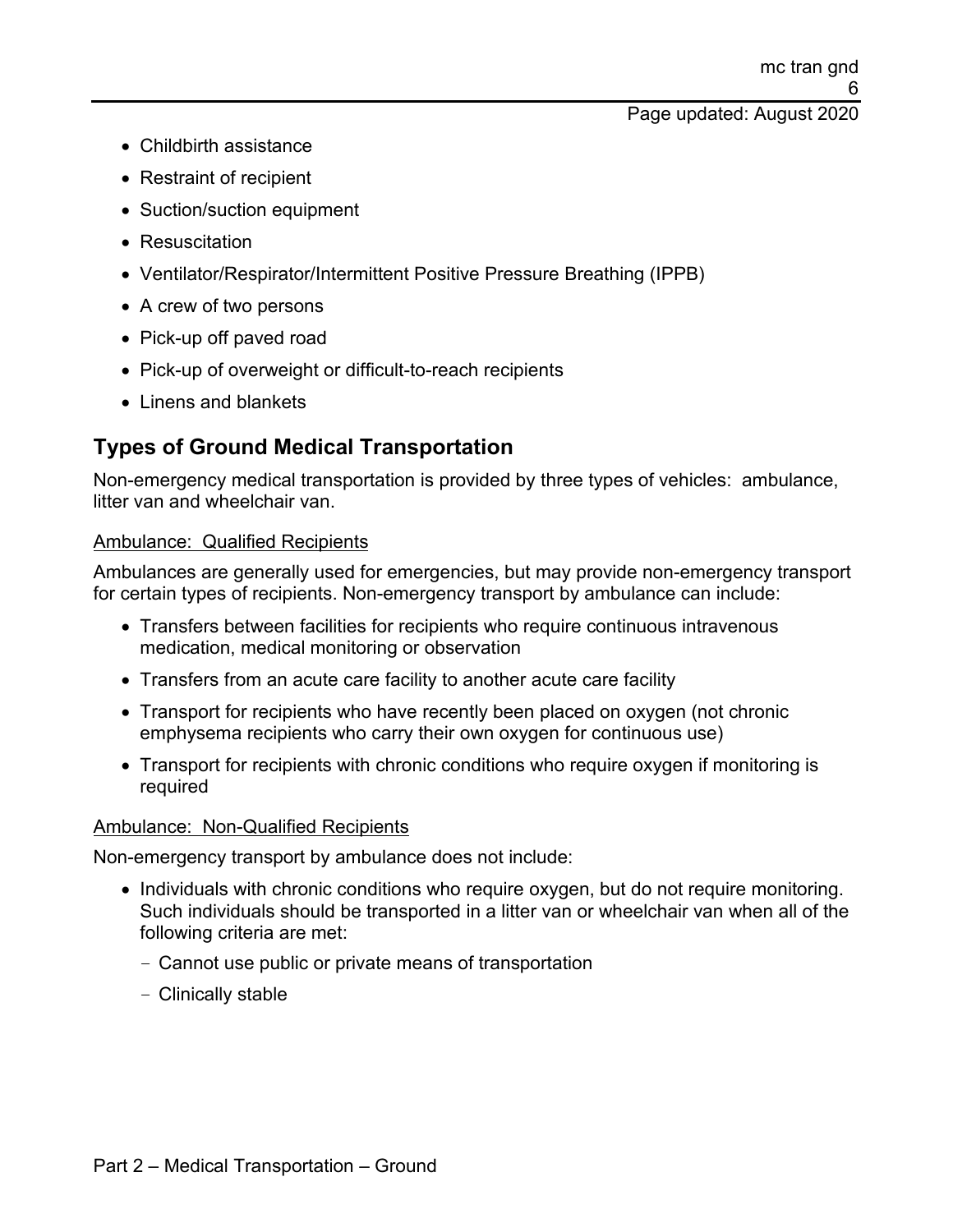- Can transport upright in a litter van or wheelchair van
- Able to self-monitor oxygen delivery system
- No other excluding conditions

#### Litter Van

Transport by litter van is appropriate when a recipient's medical and physical condition:

- Require that the recipient be transported in a prone or supine position because the recipient is not able to sit for the period of time needed for transport.
- Require specialized equipment and/or more space than is normally available in passenger cars, taxicabs or other forms of public transportation.
- Do not require the specialized services, equipment and personnel of an ambulance because the recipient is in a stable condition and does not need constant observation.

Examples of recipients who qualify for litter van transport include:

- Recipients in a spica cast
- Bed bound recipients
- Post-operative, stable recipients who cannot tolerate sitting upright for the time required for transport from pick-up point to destination
- Individuals with chronic conditions who require oxygen, but do not require monitoring

#### Wheelchair Van

Transport by wheelchair van is appropriate when a recipient's medical and physical condition:

- Render the recipient unable to sit in a private vehicle, taxicab, or other form of public transportation for the time needed for transport
- Require that the recipient be transported in a wheelchair
- Render the recipient unable to transfer unassisted from a residence to a public or private conveyance because of a disabling physical or mental limitation
- Do not require the specialized services, equipment and personnel of an ambulance because the recipient is in a stable condition and does not need constant observation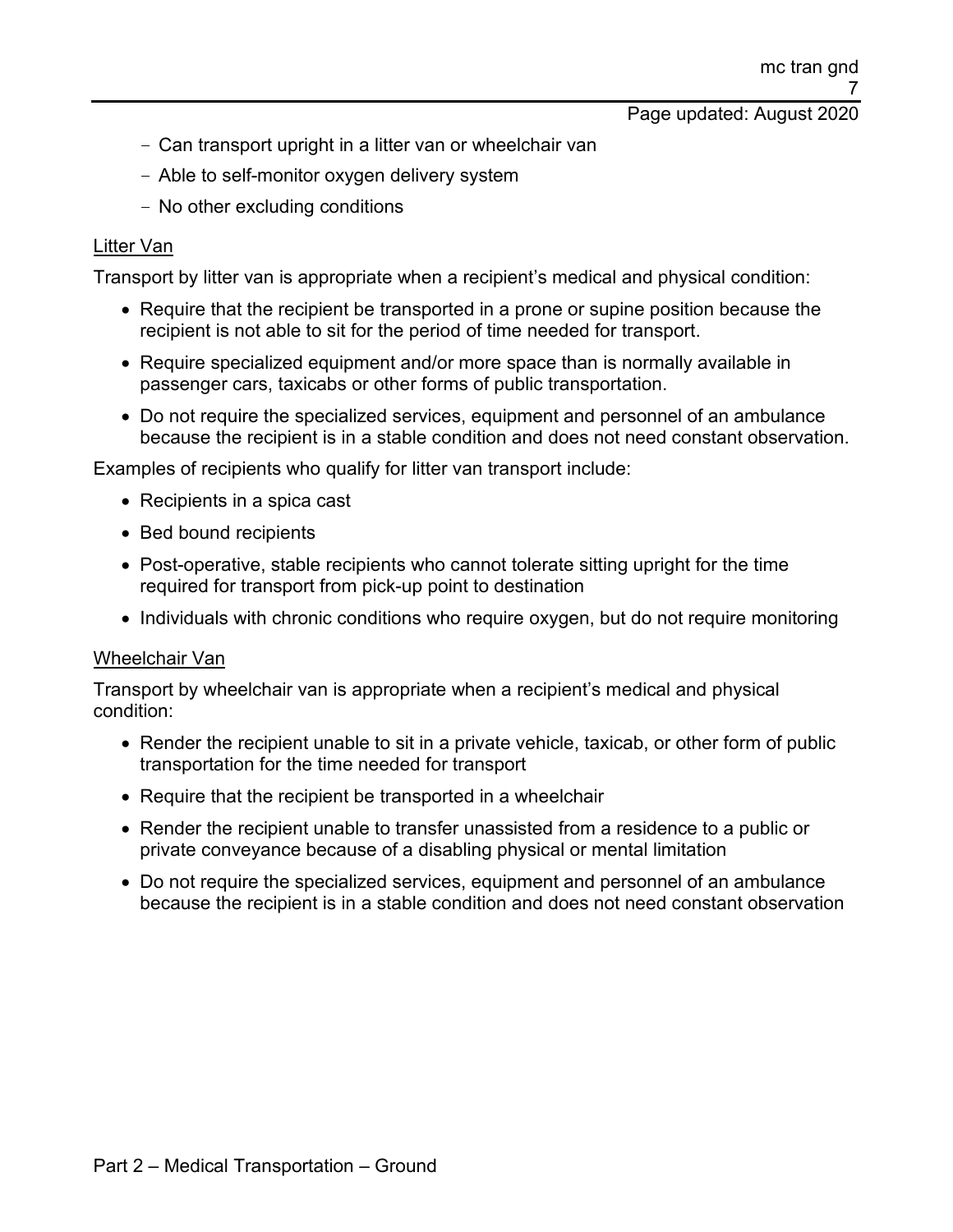Examples of recipients who qualify for wheelchair van transport include:

- Recipients who suffer from severe mental confusion
- Recipients with paraplegia
- Dialysis recipients
- Individuals with chronic conditions who require oxygen, but do not require monitoring

# **Billing Information**

## **Emergency and Non-Emergency Services**

Emergency and non-emergency billing codes should not appear on the same claim form. Claim forms submitted with both emergency and non-emergency billing codes will be denied.

## **Modifiers on Claims for Non-Emergency Services**

Up to four modifiers on a service line are allowable in association with procedure codes submitted for non-emergency medical transportation. In order for the claim to be reimbursed, modifiers on the TAR and the claim must match.

**Note:** Modifier 99 is not allowable and multiple modifiers must not be listed in the *Remarks* field (Box 80) of the *UB-04* claim or the *Additional Claim Information* field (Box 19) of the *CMS-1500* claim.

## **Extra Attendant**

Providers billing code A0424 (extra ambulance attendant, ground [ALS or BLS], [per hour]) may claim up to a maximum of 10 hours per day. A0424 may be used to bill for either emergency or non-emergency services.

## **Trips With Multiple Recipients**

When more than one recipient is transported to the same destination in the same vehicle from a common loading point, the provider must indicate on a separate attachment, with each claim submitted, the names and Medi-Cal ID numbers (if applicable) of the other recipients. This information is not allowed in the *Additional Claim Information* field (Box 19) on the *CMS-1500* claim form or in the *Remarks* field (Box 80) on the *UB-04* claim form.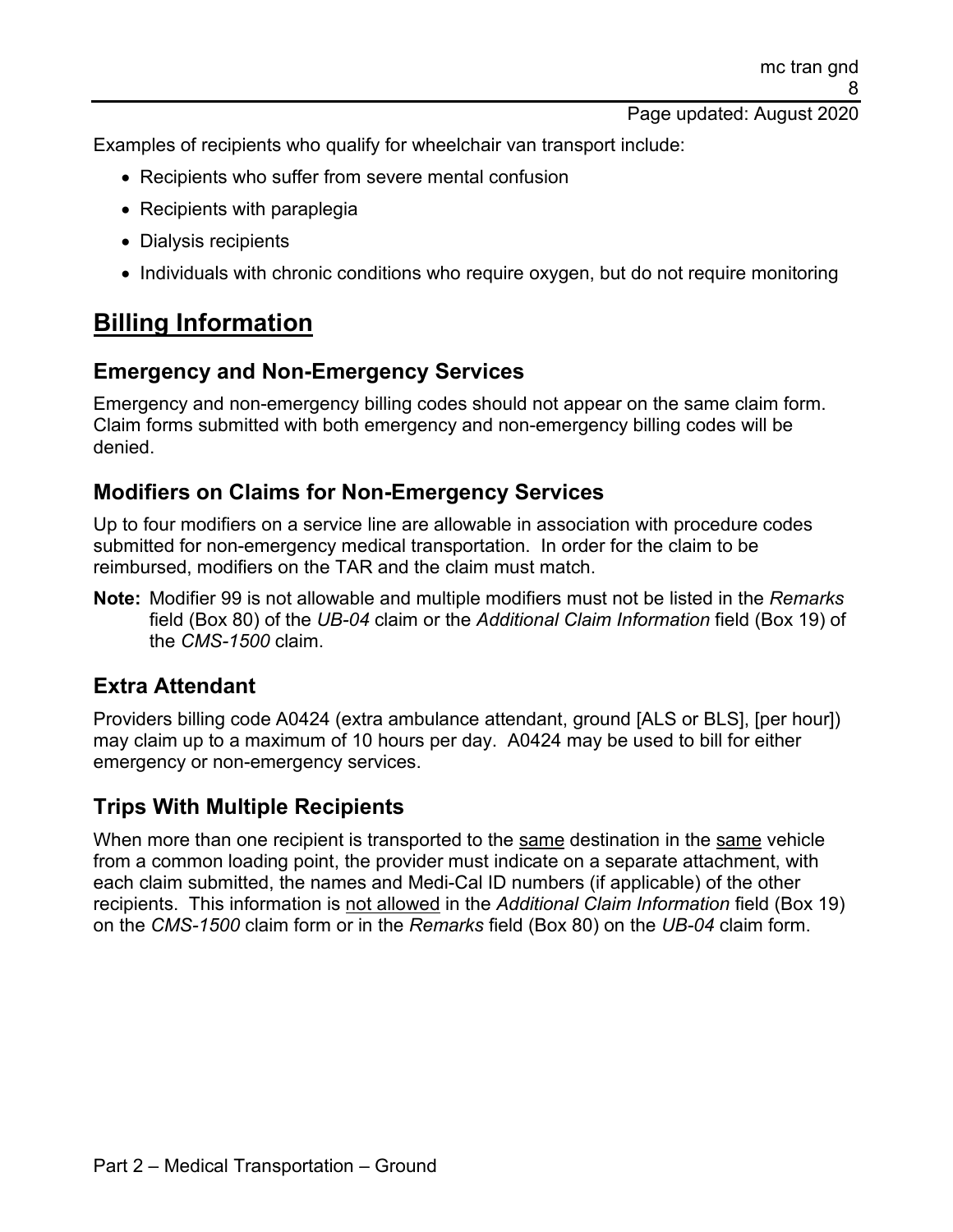For each trip with multiple recipients, the medical transportation provider must bill Medi-Cal with the appropriate HCPCS code for each recipient and on only one claim for the following:

### [‹‹](#page-18-0)**HCPCS Code Table: Multiple Recipients**[››](#page-18-1)

| <b>HCPCS Code</b> | <b>Description</b>                         |
|-------------------|--------------------------------------------|
| A0380             | BLS mileage (per mile) (use for wheelchair |
|                   | and litter van transports only)            |
| A0420             | Ambulance waiting time (ALS or BLS), one-  |
|                   | half (1/2) hour increments                 |
| A0425             | Ground mileage, per statute mile (use for  |
|                   | ambulance transports only)                 |

Ambulance

HCPCS codes A0426, A0427, A0428, A0429, A0433 and A0434 may be billed with modifier UN (two patients served) on each claim:

#### [‹‹](#page-18-0)**HCPCS Code Table: Multiple Recipients Ambulance**[››](#page-18-1)

| <b>HCPCS Code</b> | <b>Description</b>                          |
|-------------------|---------------------------------------------|
| A0426             | Ambulance service, advanced life support,   |
|                   | non-emergency transport, level 1 (ALS1)     |
| A0427             | Ambulance service, advanced life support,   |
|                   | emergency transport, level 1 (ALS1-         |
|                   | emergency)                                  |
| A0428             | Ambulance service, basic life support, non- |
|                   | emergency transport (BLS)                   |
| A0429             | Ambulance service, basic life support,      |
|                   | emergency transport (BLS-Emergency)         |
| A0433             | Advanced life support, level 2 (ALS2)       |
| A0434             | Specialty care transport (SCT)              |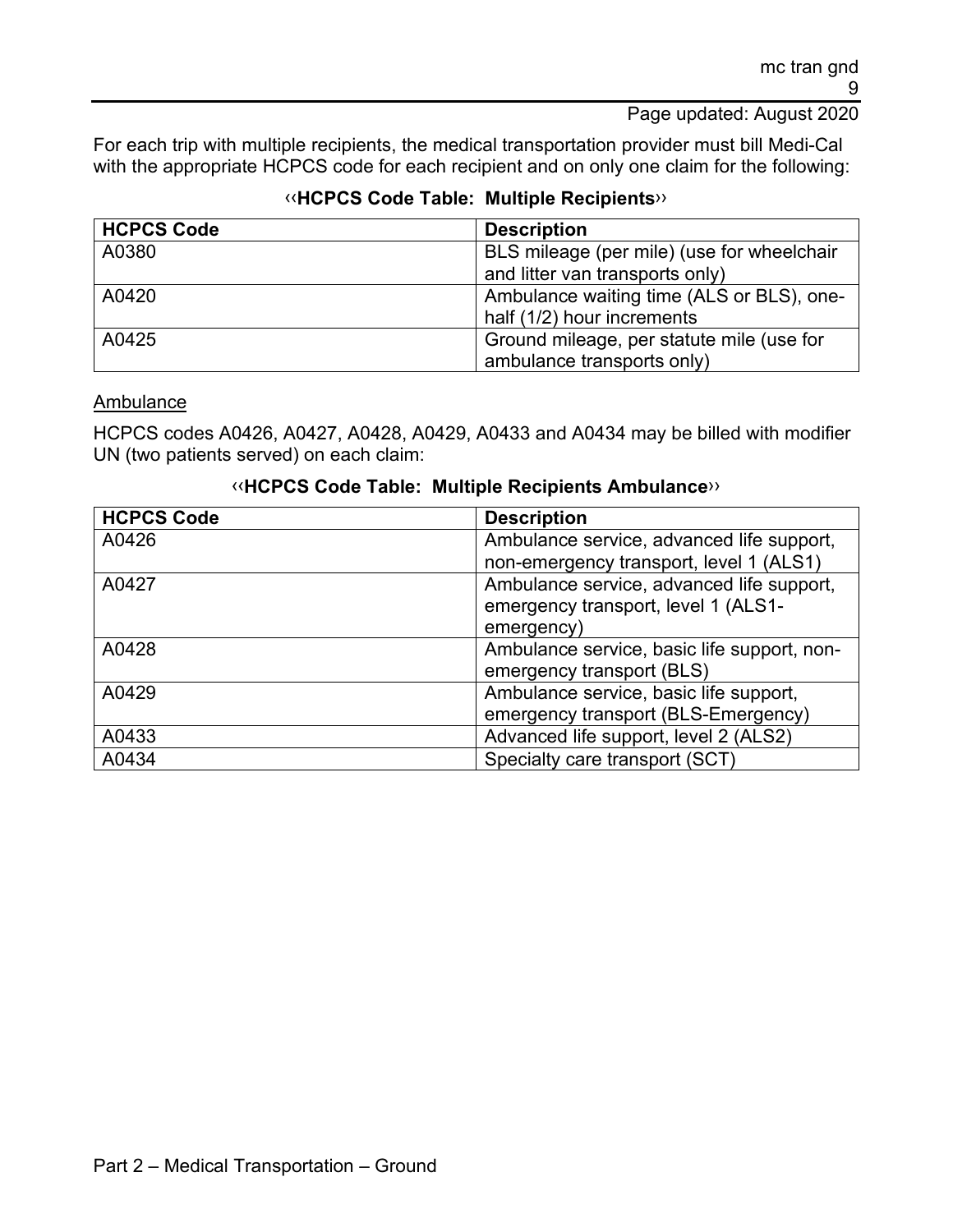#### Litter Van and Wheelchair Van

HCPCS code A0130 (non-emergency transportation: wheel chair van) may be billed with any of the following modifiers on each claim:

- UN (two patients served)
- UP (three patients served)
- UQ (four patients served)
- UR (five patients served)
- US (six or more patients served)

When billing for a trip with multiple recipients, the above items must be billed only on the claim submitted for the first recipient transported. For recipients other than the first recipient, the provider may bill only "response to call" codes as appropriate and services other than those listed under "Trips With Multiple Recipients" (for example, HCPCS code A0422 for oxygen in an ambulance).

**Note:** The above policy does not apply to recipients picked up at different points of origin or delivered to different destinations.

When multiple patients are picked up from the same location and transported to the same location, a TAR is required for each patient. The names of all transported patients and the TAR Control Numbers of all the submitted TARs must be documented in the *Medical Justification* area of each TAR. If the area is not sufficient for the required information, enter "see attached" and include the information on an attached  $8\frac{1}{2} \times 11$ -inch sheet of paper.

#### TARs for Multiple Recipients

A single TAR may be approved for multiple patient trips. The number of patients receiving non-emergency services must be indicated in the TAR *Medical Justification* field (Box 8C). If the TAR is approved for three or more patients, but fewer patients are transported than authorized on the TAR, a new TAR is not required if the trip still meets the multiple patient trip definition (more than one patient transported from a common point). However, if a multiple patient trip is authorized and only one patient is transported, a new TAR is required.

## **Multiple Trips for Same Recipient**

If multiple trips for the same recipient are provided on the same date of service, enter the time of day and the points of destination in the *Additional Claim Information* field (Box 19) of the *CMS-1500* claim. Without this information, second and subsequent trips may be denied as duplicate services.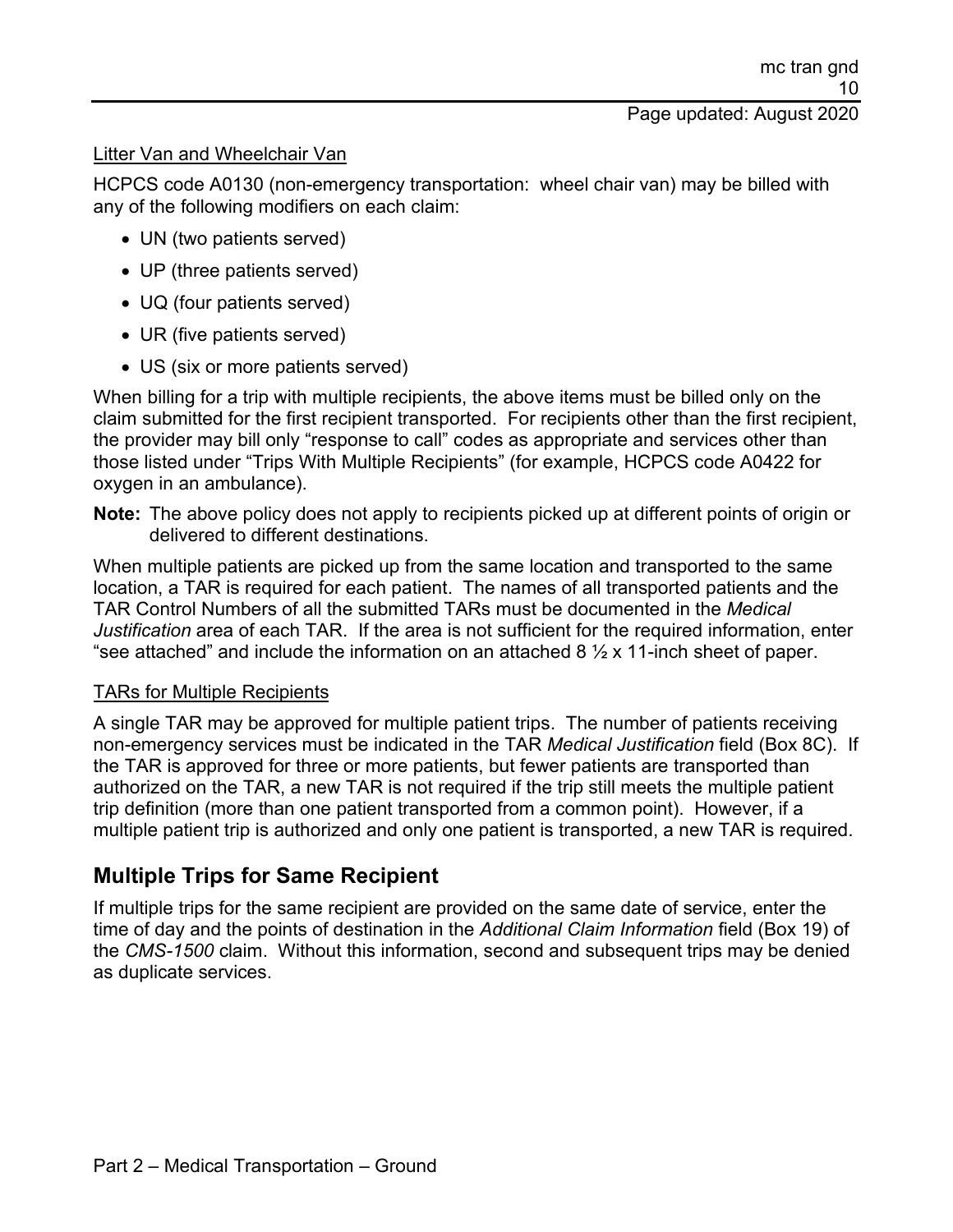## **Round-Trips**

When billing round-trips, transportations must be documented with the time of day and points of destination in the *Additional Claim Information* field (Box 19) of the *CMS-1500* claim form.

Enter the appropriate "response to call" procedure code:

- On one billing line, showing a "2" in the *Days or Units* field (Box 24G) and one charge for this portion of the service, or
- On two billing lines, showing a "1" in the *Days or Units* field (Box 24G) with a charge for each individual leg of the service, or
- On two separate claims, showing a "1" in the *Days or Units* field (Box 24G) with a charge for the individual leg of the service

## **Transportation From and Back to a Hospital: Place of Service Code "21"**

To bill for transporting a recipient who remains an inpatient from an inpatient hospital, providers must enter Place of Service code "21" (inpatient hospital) in the *Place of Service* field (Box 24B). Also, they must enter the provider address and the National Provider Identifier of the inpatient hospital of pick-up in the *Service Facility Location Information* field (Boxes 32 and 32A).

If the trips from a hospital to a doctor's office and back to that hospital are billed as two separate trips, both must be billed with Place of Service code "21."

## **Mileage**

To bill for ground mileage for litter-van and wheelchair transportation for non-emergency services only, use HCPCS code A0380 (BLS mileage [per mile] [use for wheelchair and litter van transports only]). To bill for ambulance transportation mileage for both emergency and non-emergency services, use HCPCS code A0425 (ground mileage, per statute mile [use for ambulance transports only]). When billing mileage, use either A0380 or A0425 as appropriate, and show the total miles from point of recipient pick-up to destination (and return mileage for round-trip billing) in the *Days or Units* field (Box 24G). The complete origination and destination addresses, including city and ZIP code, must be indicated in the *Additional Claim Information* field (Box 19) of the claim.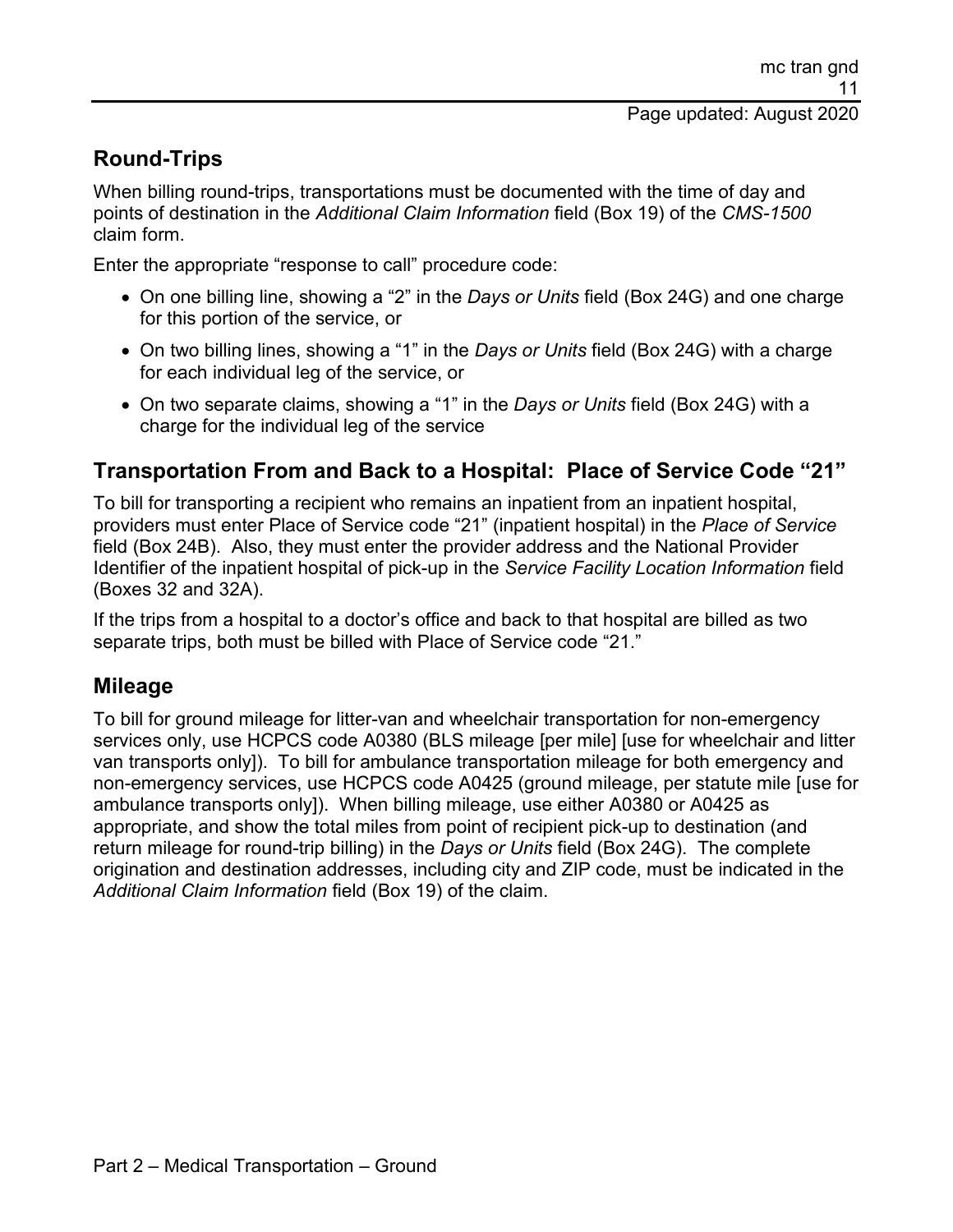If an origination or destination address is not available, the following types of origination and/or destination sites are reimbursable when accompanied with documentation that the emergency occurred in an area where no specific address is available, with a description of the location, either in the *Additional Claim Information* field (Box 19) or on an attachment:

- Interstate, highway or freeway
- Indian lands and reservations
- Bodies of water and their shorelines
- Campgrounds
- State and national parks and recreation areas
- Mountains
- Deserts
- Farms and ranch land

## **Night Calls**

Night calls (transportation responses between the hours of 7 p.m. and 7 a.m.) start at the time of unit alert and end upon arrival at the destination with the recipient onboard. Night calls may be reimbursable in any of the following scenarios:

- The transport starts during the day and ends at night
- The entire transport occurs at night
- The transport starts at night and ends during the day

When requesting authorization for transportation services between the hours of 7 p.m. and 7 a.m., providers must use the appropriate HCPCS code and notation for night call service, along with the start and stop time of the service in the *Medical Justification* field (Box 8C) of the TAR. When billing for transport services between the hours of 7 p.m. and 7 a.m., use the appropriate HCPCS code from the following code table with modifier UJ (services provided at night). Indicate the start and stop time of the service in the *Additional Claim Information* field (Box 19) of the *CMS-1500* claim form. If the transportation spans the 7 p.m. or 7 a.m. hour, the UJ modifier is reimbursable.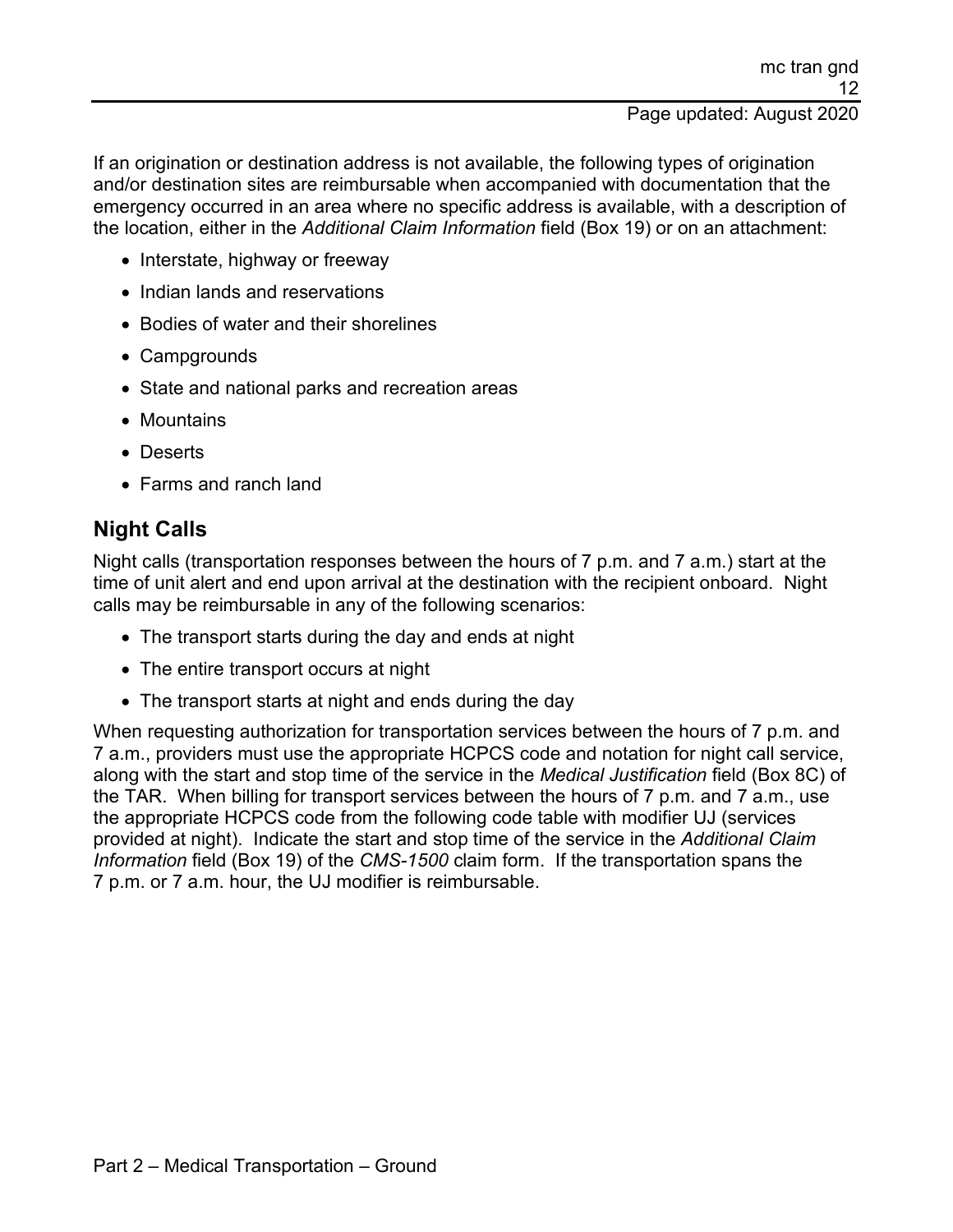| <b>HCPCS Code</b> | <b>Description</b>                          |
|-------------------|---------------------------------------------|
| A0130             | Non-emergency transportation: wheel-chair   |
|                   | van                                         |
| A0225             | Ambulance service; neonatal transport,      |
|                   | base rate, emergency transport, one way     |
| A0426             | Ambulance service, advanced life support,   |
|                   | non-emergency transport, level 1 (ALS1)     |
| A0427             | Ambulance service, advanced life support,   |
|                   | emergency transport, level 1 (ALS1-         |
|                   | emergency)                                  |
| A0428             | Ambulance service, basic life support, non- |
|                   | emergency transport (BLS)                   |
| A0429             | Ambulance service, basic life support,      |
|                   | emergency transport (BLS-emergency)         |
| A0433             | Advanced life support, level 2 (ALS2)       |
| A0434             | Specialty care transport (SCT)              |
| T2005             | Non-emergency transportation: stretcher     |
|                   | van                                         |

#### [‹‹](#page-18-0)**HCPCS Code Table: Night Calls**[››](#page-18-1)

Bill a round-trip on one billing line only if both legs of the trip occurred at night. Document the start and stop times for each leg of the service in the *Additional Claim Information* field (Box 19) of the *CMS-1500* claim form. A quantity of "2" in the *Days or Units* field (Box 24G) and one charge for this portion of the service is required. Append modifier UJ to the appropriate HCPCS code.

If one of the transports did not occur at night, document the start and stop times for the transports and use two claim lines (or two claims). Append modifier UJ to only one of the claim lines or claims. Documentation must support the use of modifier UJ.

## **Dry Run**

Medical ground transportation providers may be reimbursed for responding to a call (emergency [911] or non-emergency) but not transporting the recipient (dry run).

When applicable, bill for a dry run by appending modifiers DS followed by modifier QN (ambulance service furnished directly by a provider of services) to the HCPCS code for the transport. The DS modifier is created by the combination of ambulance service origin code D (diagnostic or therapeutic site other than P or H when these are used as origin codes) and ambulance service destination code S (scene of accident or acute event).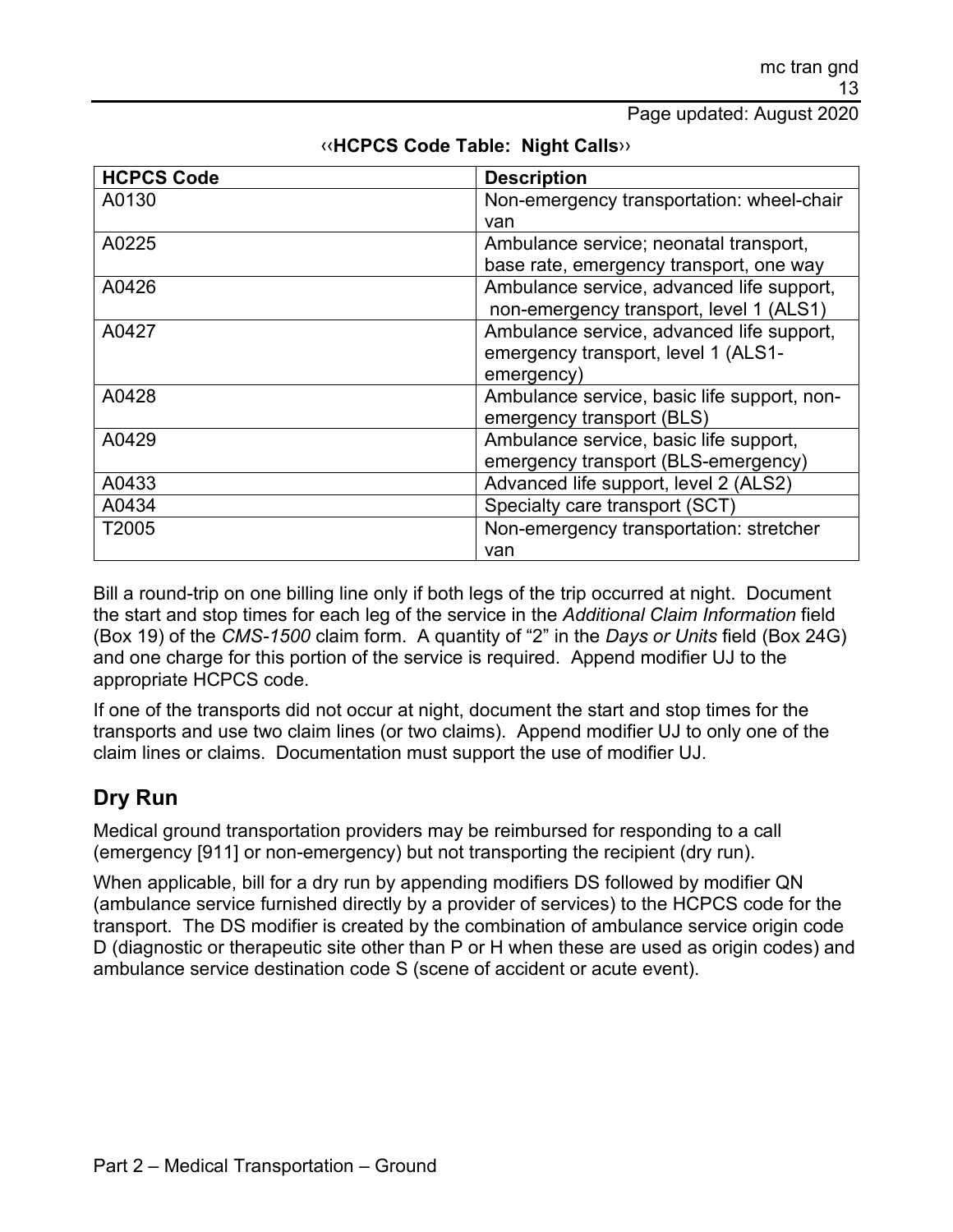| <b>HCPCS Code</b> | <b>Description</b>                        |
|-------------------|-------------------------------------------|
| A0130             | Non-emergency transportation: wheelchair  |
|                   | van                                       |
| A0225             | Ambulance service, neonatal transport,    |
|                   | base rate, emergency transport, one way   |
| A0426             | Ambulance service, advanced life support, |
|                   | non-emergency transport, level 1 (ALS1)   |
| A0427             | Ambulance service, advanced life support, |
|                   | emergency transport, level 1 (ALS1-       |
|                   | emergency)                                |
| A0428             | Ambulance service, basic life support,    |
|                   | non-emergency transport (BLS)             |
| A0429             | Ambulance service, basic life support,    |
|                   | emergency transport (BLS-emergency)       |
| A0433             | Advanced life support, level 2 (ALS2)     |
| A0434             | Specialty care transport (SCT)            |
| T2005             | Non-emergency transportation: stretcher   |
|                   | van                                       |

#### [‹‹](#page-18-0)**HCPCS Code Table: Dry Run**[››](#page-18-1)

When a ground transportation response occurs between the hours of 7 p.m. and 7 a.m. (night call), and the recipient is not transported (dry run), providers may bill by appending modifier UJ. Indicate the time of the service in the *Additional Claim Information* field (Box 19) of the *CMS-1500* claim form. No other modifiers or service lines may be billed on the claim. For night call dry run transports, the night call starts at the time of unit alert and ends upon leaving the scene without the recipient onboard.

#### Dry Run Transport From an Acute Care Hospital to a Long Term Care Facility

Providers may be reimbursed for responding to a transport service request from an acute care hospital to a Nursing Facility (NF) Level A or B without transporting the recipient (dry run). To bill for a dry run transport from an acute care hospital to a NF Level A or B, providers must use A0130, A0426, A0428 or T2005 with modifier HN followed by modifier QN. No other modifiers or service lines may be billed on the claim. This service does not require a TAR.

#### Dry Run Emergency Statements Differ

Providers billing for dry run services are reminded their emergency statement requirements differ. No one was transported, therefore emergency statements associated with dry runs exclude the name of a receiving hospital or physician. Refer to "Emergency Statement" in this section for additional information.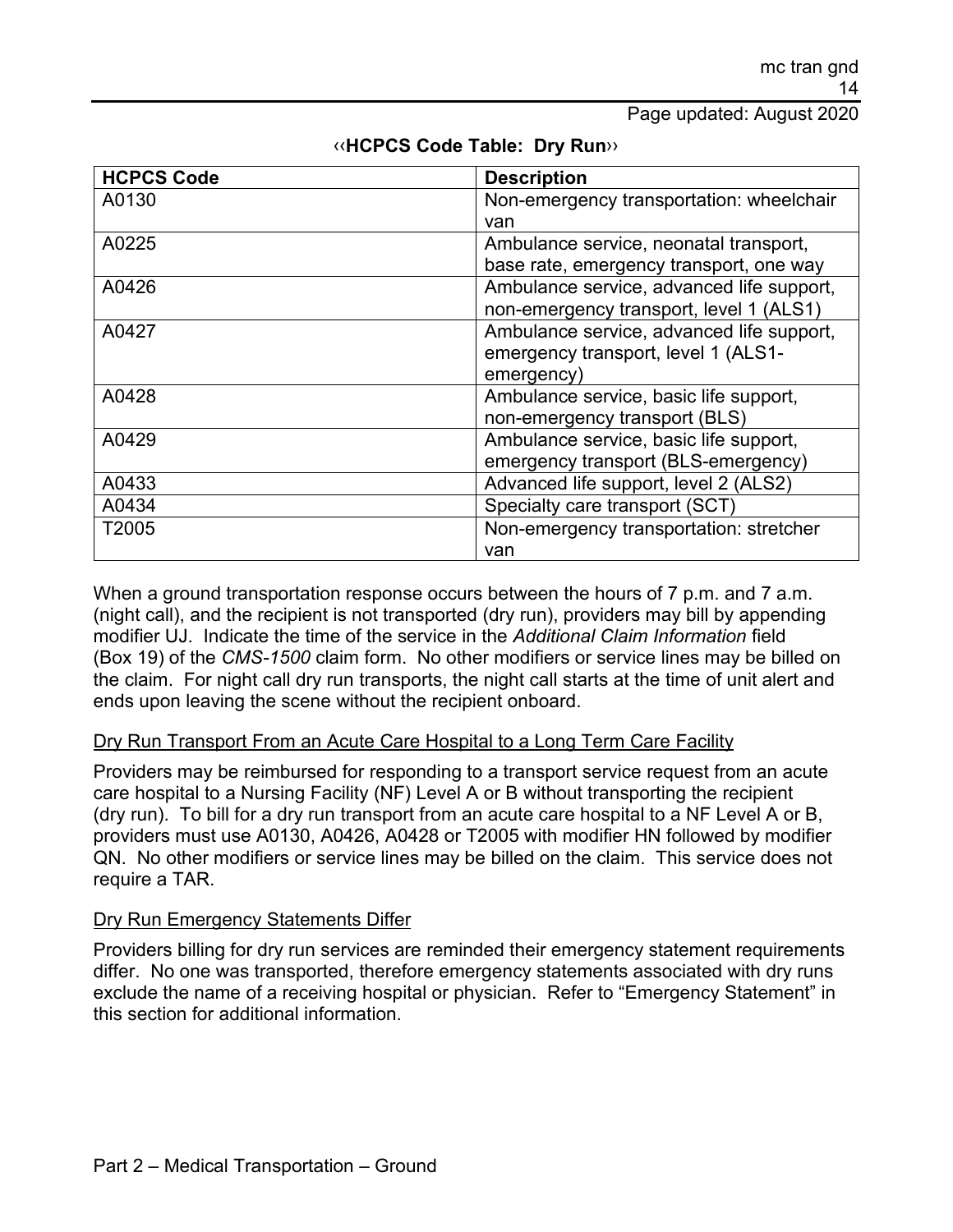#### Mileage Reimbursement

Dry run transport and mileage are not reimbursable for the same day, same recipient and same provider unless documentation states that billed mileage was for an actual medical transport at a different time on the date of service.

#### [‹‹](#page-18-0)**HCPCS Code Table: Mileage Reimbursement**[››](#page-18-1)

| <b>HCPCS Code</b> | <b>Description</b>                         |
|-------------------|--------------------------------------------|
| A0380             | BLS mileage (per mile) (use for wheelchair |
|                   | and litter van transports only)            |
| A0425             | Ground mileage, per statute mile (use for  |
|                   | ambulance transports only)                 |

#### **Emergency Call**

Use HCPCS code A0427 (ambulance service, advanced life support, emergency transport, level 1 [ALS1-emergency]) or A0429 (ambulance service, basic life support, emergency transport [BLS-emergency]) when billing for response to an "emergency" (911) call. This is reimbursement for a call with the purpose of transport, even though the person was not available to be transported, and is not reimbursement for a non-transporting county EMT team. Mileage is not reimbursed.

**Note:** Providers must check the *EMG* field (Box 24C) if emergency services are provided. See Emergency Statement.

## **Non-Emergency Trip**

Use the appropriate HCPCS code below when billing for response to a "non-emergency" trip, if there is an approved *Treatment Authorization Request* (TAR). This is not reimbursement for a non-transporting county EMT team. Mileage is reimbursed only during transport of the recipient.

| <b>HCPCS Code</b> | <b>Description</b>                                                                   |
|-------------------|--------------------------------------------------------------------------------------|
| A0130             | Non-emergency transportation: wheelchair<br>van                                      |
| A0426             | Ambulance service, advanced life support,<br>non-emergency transport, level 1 (ALS1) |
| A0428             | Ambulance service, basic life support, non-<br>emergency transport (BLS)             |
| T2005             | Non-emergency transportation: stretcher<br>van                                       |

|  | «HCPCS Code Table: Mileage Reimbursement» |
|--|-------------------------------------------|
|--|-------------------------------------------|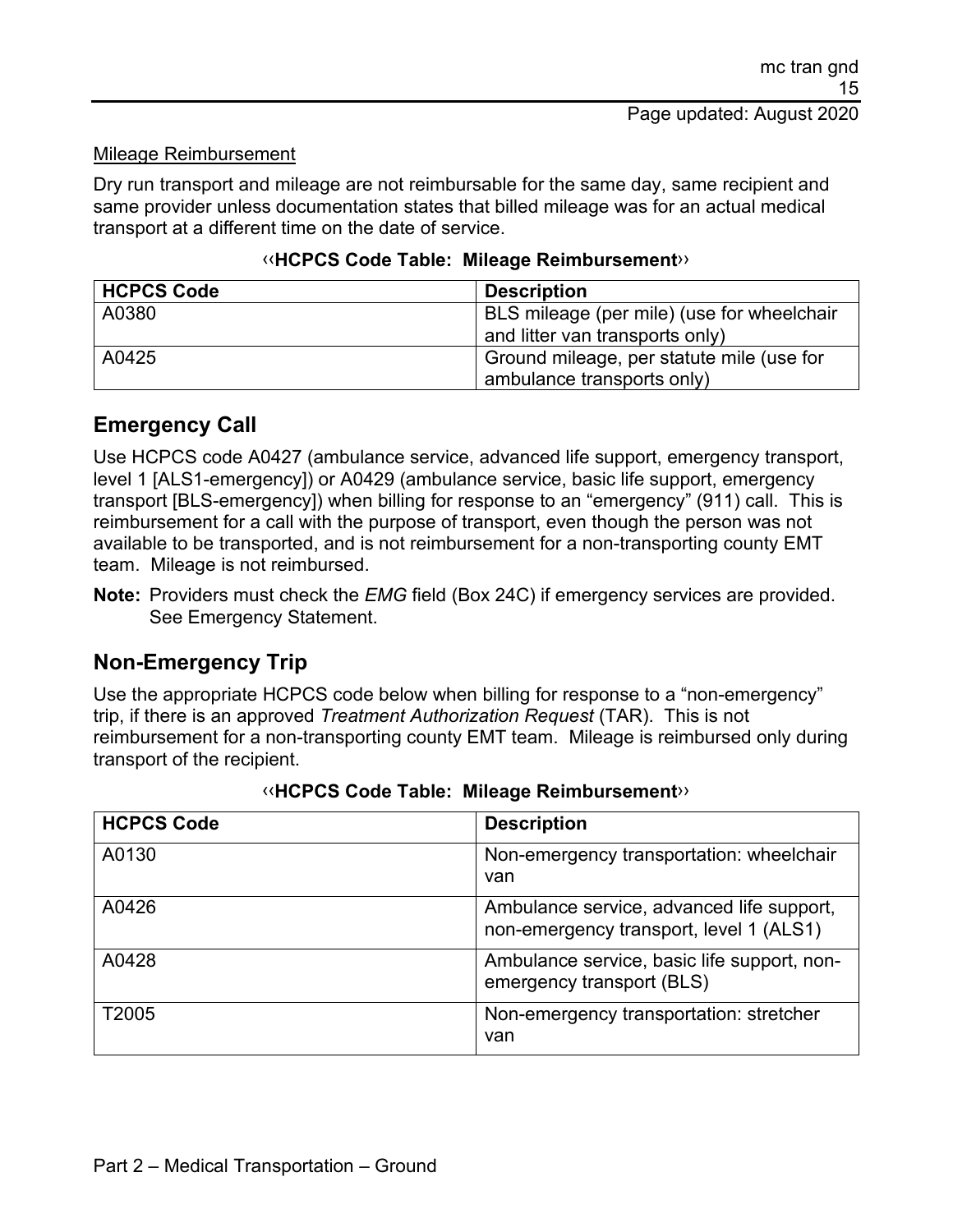Refer to the *Medical Transportation – Ground: Billing Codes and Reimbursement Rates* section in this manual for rates.

## **Waiting Time**

Providers may bill for medical ground transportation waiting time in excess of the first 15 minutes using either HCPCS code A0420 (ambulance waiting time (ALS or BLS), one-half (1/2) hour increments) for ground ambulance services, or HCPCS code T2007 (transportation waiting time, air ambulance, and non-emergency vehicle, one-half (1/2) hour increments) for wheelchair van and litter van transportation services. Each 30-minute increment is billed as a quantity of one (1). A maximum of 90 minutes (three units) of waiting time in excess of 15 minutes may be reimbursed. Waiting time in excess of 1<sup>1/2</sup> hours will not be reimbursed. In addition to justifying the wait, providers must also document the clock time when the wait began and ended in the *Additional Claim Information* field (Box 19) of the claim or on an attachment.

An exception to the 90-minute waiting time is made for ground ambulance service (A0225) in cases where the recipient is a neonate. Providers may be reimbursed up to eight hours (16 units) in excess of the first 15 minutes when documentation indicates that the waiting time was required to stabilize a neonate before transport. In addition to justifying the wait, providers must also document the clock time when the wait began and ended in the *Additional Claim Information* field (Box 19) of the claim or on an attachment.

Waiting time charges are to be billed only for time spent while waiting to load the patient. Charges for any other situation will not be reimbursed.

# **Non-Medical Transportation**

## **Enrolling as an NMT Provider**

Transportation providers who are currently enrolled in Medi-Cal as non-emergency medical transportation (NEMT) providers or transportation providers who wish to newly enroll as a provider of non-medical transportation (NMT) services may request to become an NMT provider and provide NMT services.

#### NEMT Providers Enrolling as NMTs

NEMT providers who wish to provide NMT services must submit a completed *Medi-Cal Supplemental Changes* (DHCS 6209) form and must also report that information in the "Other Information" section of the DHCS 6209 form.

NEMT providers who wish to provide NMT services using only NEMT vehicles will need to submit a completed DHCS 6209 form to add the NMT category of service and must also report that information in the "Other Information" section of the DHCS 6209 form and submit a letter stating they will use existing NEMT vehicles and drivers previously approved by DHCS.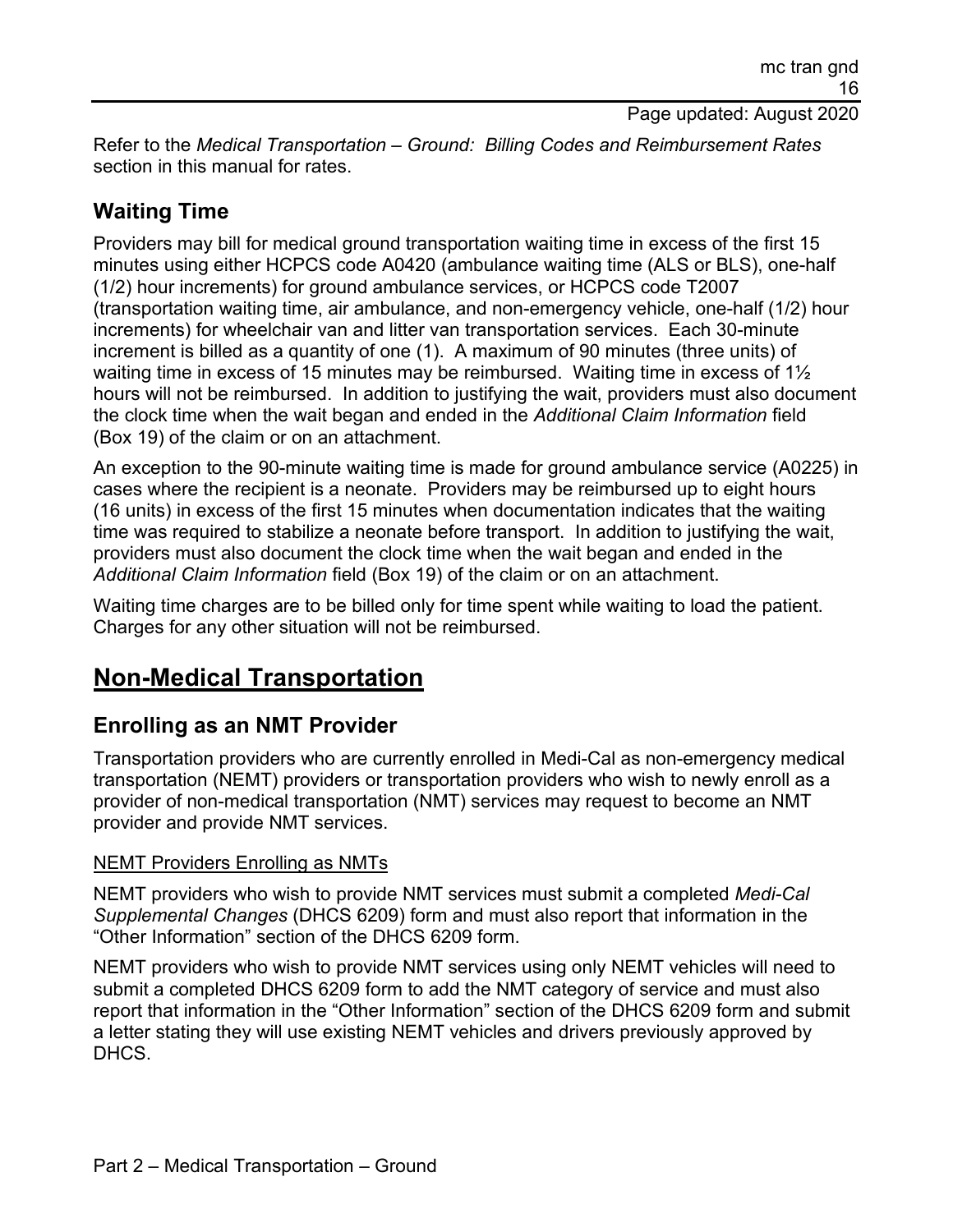#### Newly Enrolling as NMT Provider

Transportation providers who wish to newly enroll in Medi-Cal to render NMT services need to submit a completed Medi-Cal Transportation Provider Application package, which includes a *Medi-Cal Medical Transportation Provider Application* (DHCS 6206) form, a *Medi-Cal Provider Agreement* (DHCS 6208) form, a *Medi-Cal Disclosure Statement* (DHCS 6207) form, and an application fee. These forms can be retrieved from the DHCS website (*www.dhcs.ca.gov*).

#### DHCS 6206 and 6209 Completion Guidelines

All applicable information must be completed on the *Medi-Cal Medical Transportation Provider Application* (DHCS 6206) form and *Medi-Cal Supplemental Changes* (DHCS 6209) form, including but not limited to the following:

- National Provider Identifier (NPI)
- Provider type (Non-medical)
- Action requested (Add NMT vehicle[s] or driver[s])
- For all NMT vehicles:
	- Vehicle identification number
	- Make and model of vehicle
	- Year of vehicle
	- License plate number
- Legible copies of the following documents for all vehicles:
	- DMV vehicle registration that complies with state law
	- Proof of vehicle insurance that complies with state law
- For all driver(s):
	- Driver's name
	- California driver's license
- Legible copies of all of the following documents for all drivers:
	- California DMV driving record
	- California driver's license
	- Motor Carrier Safety Administration (MCSA) 5875 and MCSA 5876
- **Note:** This listing is informational. Field labels on forms DHCS 6206 and 6209 differ from the above.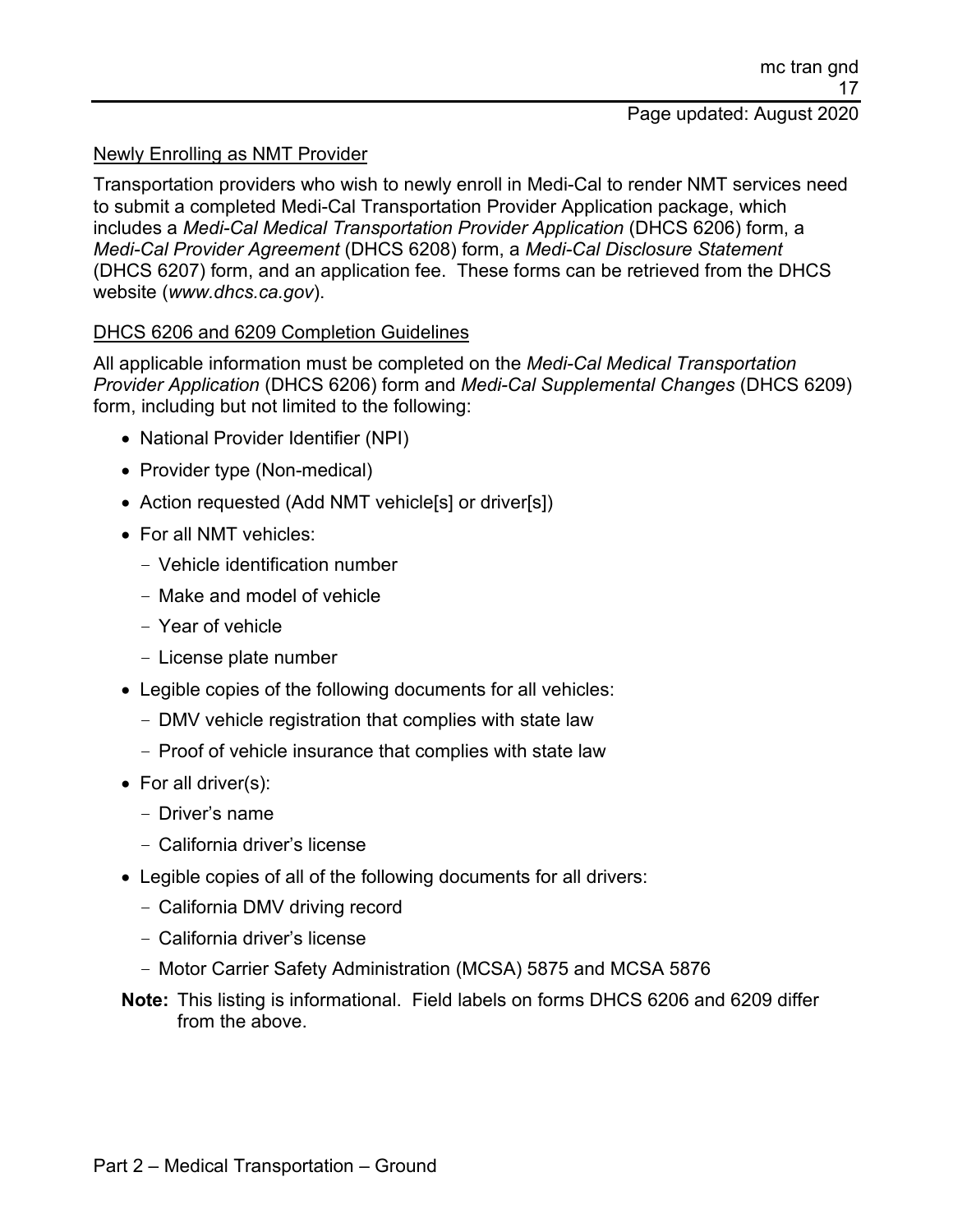## **NMT Recipient Attestations**

All requests for NMT will require the recipient to provide either a written or verbal attestation to the NMT provider, that she or he has an unmet transportation need and currently available resources have been reasonably exhausted. The NMT provider must maintain historical and current recipient attestation documentation in the recipient's file, available to DHCS upon request.

Recipient attestations may be for a single-time use, and a record of each attestation – past and current – must be maintained in the recipient's file. Alternatively, recipient attestations may be for a period not to exceed one month when regular, periodic NMT is required. When regular, periodic NMT is required, an attestation form must be kept in the recipient's file. At the expiration of one month and every month thereafter, the NMT provider must have the recipient complete a new attestation demonstrating a continued need for NMT.

## **Billing NMT**

NMT must be billed with the following HCPCS codes:

| <b>HCPCS Code</b> | <b>Description</b>                      |
|-------------------|-----------------------------------------|
| A0120             | Non-emergency transportation: mini-bus, |
|                   | mountain area transports, or other      |
|                   | transportation systems                  |
| A0390             | ALS mileage (per mile)                  |

#### [‹‹](#page-18-0)**HCPCS Code Table: NMT**[››](#page-18-1)

HCPCS code A0120 is the base rate for all NMT transports and represents a one-way transport. HCPCS code A0390 is used to bill NMT transport, per mile.

When billing any medically necessary service during pregnancy or the postpartum period, providers must include a pregnancy diagnosis code on all claims. Claims submitted without a pregnancy diagnosis code may be denied.

HCPCS code A0120 is limited to a maximum reimbursable unit of eight per month. This maximum may be overridden with documentation on the claim form or an enclosure stating that the beneficiary required the transport to obtain necessary Medi-Cal medical, mental health, substance use, or dental care.

For information on billing trips with multiple recipients, round-trips, night calls and dry runs for NMT, refer to the appropriate headings under the "Billing Information" subsection on a previous page.

Refer to the *Medical Transportation – Ground: Billing Codes and Reimbursement Rates* section in this manual for rates.